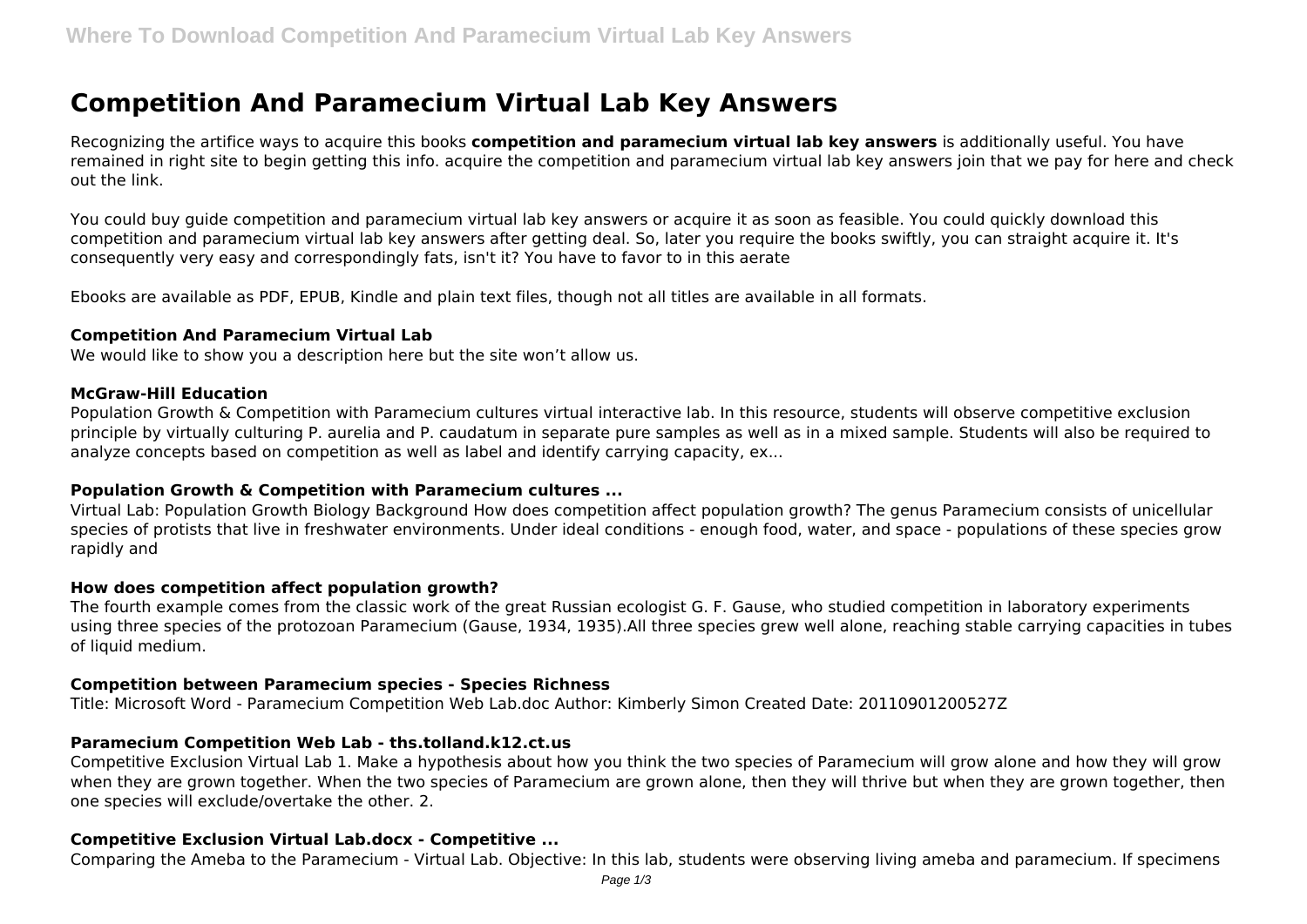were not cooperating, you can alternatively view these specimens using images found at websites, photo sites, and videos. Both the ameba and the paramecium belong to the Kingdom Protista and are also ...

# **Virtual Lab - Comparing the Amoeba and Paramecium**

Paramecium aurelia and Paramecium caudatum grow well individually, but when they compete for the same resources, the P. aurelia outcompetes the P. caudatum. Resource Partitioning Competitive exclusion may be avoided if one or both of the competing species evolves to use a different resource, occupy a different area of the habitat, or feed ...

# **Competition | Biology for Majors II**

In this virtual petri dish, you can add bacteria, two species of Paramecium, and a predator. The two Paramecium (P. aurelia & P. bursaria) species compete for resources. One of the species is a better competitor for bacteria, while the other has photosynthetic endosymbionts and can utilize light. Both species are preyed upon by Didinium.

# **Community Ecology - Virtual Biology Lab**

Get an answer for 'Describe Gause's experiment with Paramecia and explain how it helped clarify his competitive exclusion principle.' and find homework help for other Science questions at eNotes

# **Describe Gause's experiment with Paramecia and explain how ...**

Recall that protozoans can be classified by how they move. In the last lab you observed a type of sarcodine called an amoeba. All sarcodines move by using pseudopods, or temporary bulges in the cell membrane. The protozoa you will observe today is called the paramecium. A paramecium is unicellular and moves by using cilia.

# **Lab 2 - Paramecium - 7B Science Labs**

Purpose: In this virtual lab, you will conduct an experiment and grow TWO species of the protozoan, Paramecium aurelia and Paramecium caudatum, alone and together. You will then compare growth curves of the populations of each species. Pre Lab: Click on the information button and read about "How does competition affect population

# **Population Biology: How does competition affect population ...**

Paramecium eat bacteria, algae, and other small organisms living in the water. They move using many small hair-like structures on the cell surface called cilia. Image: Two Paramecium viewed under the light microscope. You will use the virtual lab created by the Glencoe-Mcgraw Hill publishing company. Go to their link for the Population Biology lab.

# **Population Biology: Competition - Internet Lessons**

In this virtual lab, grow two species of paremecium in test tubes and record data on their population growth. Experiment shows that when grown together, one species will die, illustrating the competitive exclusion principle.

# **Virtual Lab: Population Biology**

Since both Paramecium relied where dependant on the same food source in the culture the species experienced interspecific competition. From day 1 to 6 both Paramecium populations grew, although P. caudatum grew more slowly then P. aurelia, however as resources began to be depleted by the increase in both populations P. caudatum experienced a ...